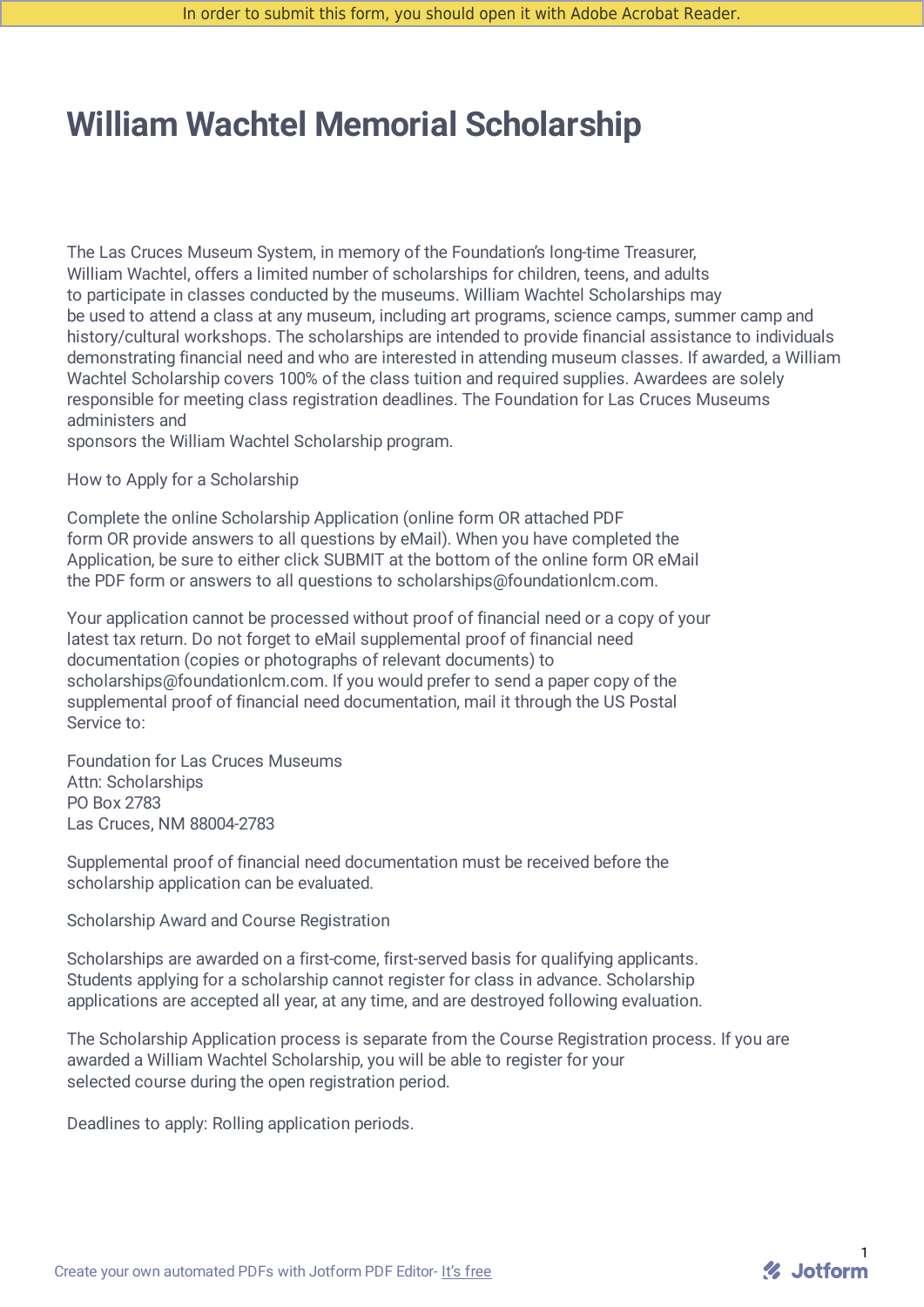| Student Birth Date *           |                  |
|--------------------------------|------------------|
| E                              |                  |
|                                |                  |
| Month Day Year                 |                  |
|                                |                  |
| <b>Student Name *</b>          |                  |
|                                |                  |
|                                |                  |
| <b>First Name</b><br>Last Name |                  |
|                                |                  |
|                                |                  |
| Today's Date *                 |                  |
| F                              |                  |
| Month Day Year                 |                  |
|                                |                  |
|                                |                  |
| Address *                      |                  |
|                                |                  |
|                                |                  |
| <b>Street Address</b>          |                  |
|                                |                  |
| <b>Street Address Line 2</b>   |                  |
|                                |                  |
|                                |                  |
| City                           | State / Province |

Postal / Zip Code

# **Telephone \***

Please enter a valid phone number.

#### **Email Address \***

example@example.com

# **Is student Under 18?**

OYes ONo

## **Parent Guardian Name**

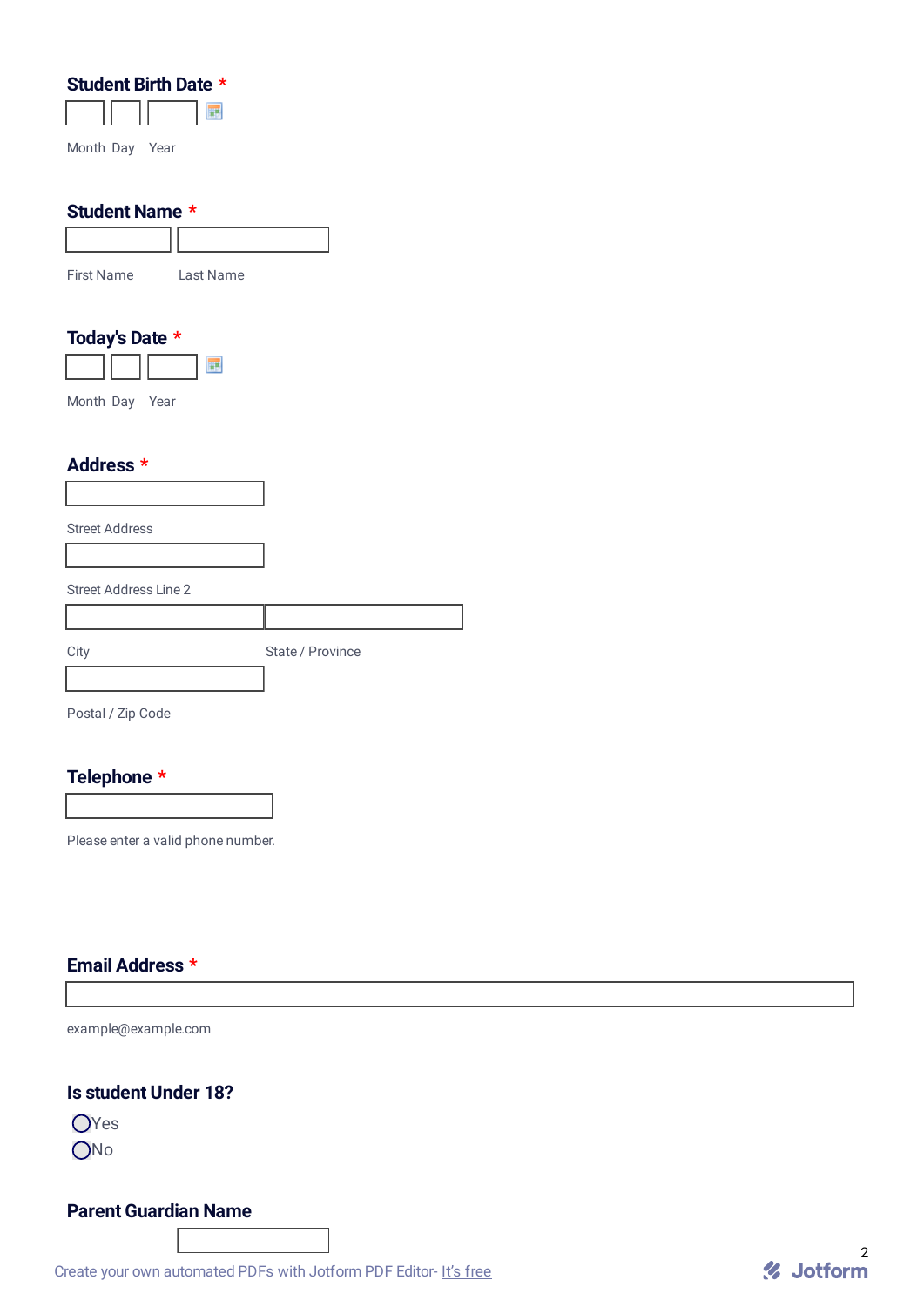First Name

## **Alternate Telephone**

Please enter a valid phone number.

Scholarships are awarded on the folowing considerations:

#### **Check all that apply:**

- $\square$  Sincere desire to participate in museum classes.
- $\Box$  Willing and committed to attend all sessions of the class.
- $\Box$  I am able to demonstrate financial need.

You must provide proof of need. Documentation must be provided prior to award or receipt of Scholarship. Check the type of documentation that you will be providing. Submit a copy of one of the following forms by eMail to scholarships@foundationlcm.com, or by regular US postal mail to

**SCHOLARSHIPS** c/o Foundation for Las Cruces Museums PO Box 2783 Las Cruces, NM 88004

## **Financial Need Info:**

- □ Free or Reduced School Meals
- General Assistance
- Medicaid or Medical Assistance
- $\Box$  Income Guidelines (USDA 3/23/16)
- □ Food Stamps
- $\square$  Section 8 Housing
- $\Box$  Social Security
- $\Box$  Other

#### **If other selected please explain:**

Course Selection: You do not have to provide the specific course information at this time. For more